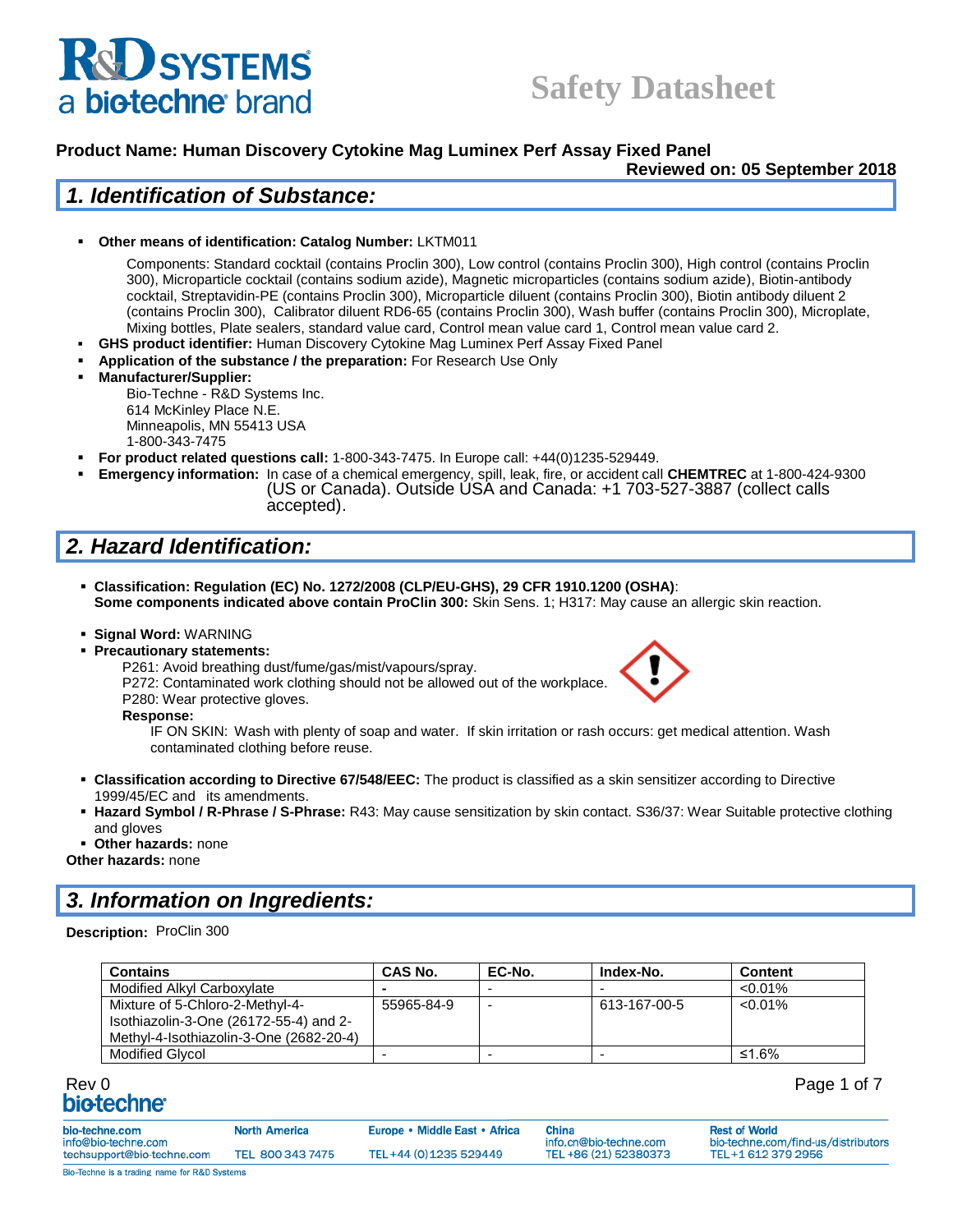

#### **Product Name: Human Discovery Cytokine Mag Luminex Perf Assay Fixed Panel**

#### **Reviewed on: 05 September 2018**

## *4. First Aid Measures:*

- **IF IN EYES:** Rinse thoroughly with water for at least 15 minutes and immediately consult a physician.
- IF ON SKIN (or hair): Immediately take off contaminated clothing or shoes. Wash with plenty of soap and water. Consult a physician.
- IF INHALED: If breathed in, move person into fresh air. If not breathing, give artificial respiration. Consult a physician.
- IF SWALLOWED: Do NOT induce vomiting. Never give anything by mouth to an unconscious person. Rinse mouth with water. Immediately consult a physician.

## *5. Fire Fighting Measures:*

- **Suitable extinguishing agents:** Use water spray, alcohol-resistant foam, dry chemical or carbon dioxide.
- **Special precautions for fire-fighters:** Self contained breathing apparatus and full protective clothing must we worn in case of fire.

## *6. Accidental Release Measures:*

- **Person-related safety precautions:** Use appropriate personal protective equipment to prevent contamination of skin, eyes and personal clothing. Avoid breathing vapors, mist or gas. Ensure adequate ventilation. Evacuate personnel to safe areas.
- **Measures for environmental protection**: Keep away from drains.
- **Measures for containment and cleaning:** Soak up with inert absorbent material and dispose of as hazardous waste. Keep in suitable, closed containers for disposal.

## *7. Handling and Storage:*

- **Precautions for safe handling:** Avoid contact with skin and eyes. Avoid inhalation of vapour or mist. Use normal measures for preventive fire protection.
- **Conditions for safe storage:** Store in a cool, dry place. Containers which are opened must be carefully resealed and kept upright to prevent leakage.

## *8. Exposure Controls and Personal Protection:*

- **EXECT Control parameters:** Contains no substances with occupational exposure limit values.
- Individual protection measures: Wash hands thoroughly after handling chemical products and before eating, smoking or using the toilet. Appropriate techniques should be used to remove potentially contaminated clothing. Wash contaminated clothing before reusing.
	- **Eye/face protection:** Wear approved safety goggles.

**Skin/hand protection:** Handle with protective gloves, plastic or rubber. Use proper glove removal technique (without touching glove's outer surface) to avoid skin contact with this product. Dispose of contaminated gloves after use in accordance with applicable laws and good laboratory practices. Wash and dry hands.

**Body protection**: Wear suitable protective clothing as protection against splashing or contamination.

**Other skin protection:** Appropriate footwear and any additional skin protection measures should be selected based on the task being performed and the risks involved.

**Respiratory protection:** In case of inadequate ventilation, use a suitable respirator. If the respirator is the sole means of protection, use a full-face supplied air respirator. Use respirators and components tested and approved under appropriate government standards such as NIOSH (US) or CEN (EU).

| Rev 0<br>biotechne <sup>®</sup>              |                      |                               |                                 | Page 2 of 7                                                 |
|----------------------------------------------|----------------------|-------------------------------|---------------------------------|-------------------------------------------------------------|
| bio-techne.com<br>info@bio-techne.com        | <b>North America</b> | Europe • Middle East • Africa | China<br>info.cn@bio-techne.com | <b>Rest of World</b><br>bio-techne.com/find-us/distributors |
| techsupport@bio-techne.com                   | TEL 800 343 7475     | TEL+44 (0) 1235 529449        | TEL+86 (21) 52380373            | TEL+1 612 379 2956                                          |
| Bio-Techne is a trading name for R&D Systems |                      |                               |                                 |                                                             |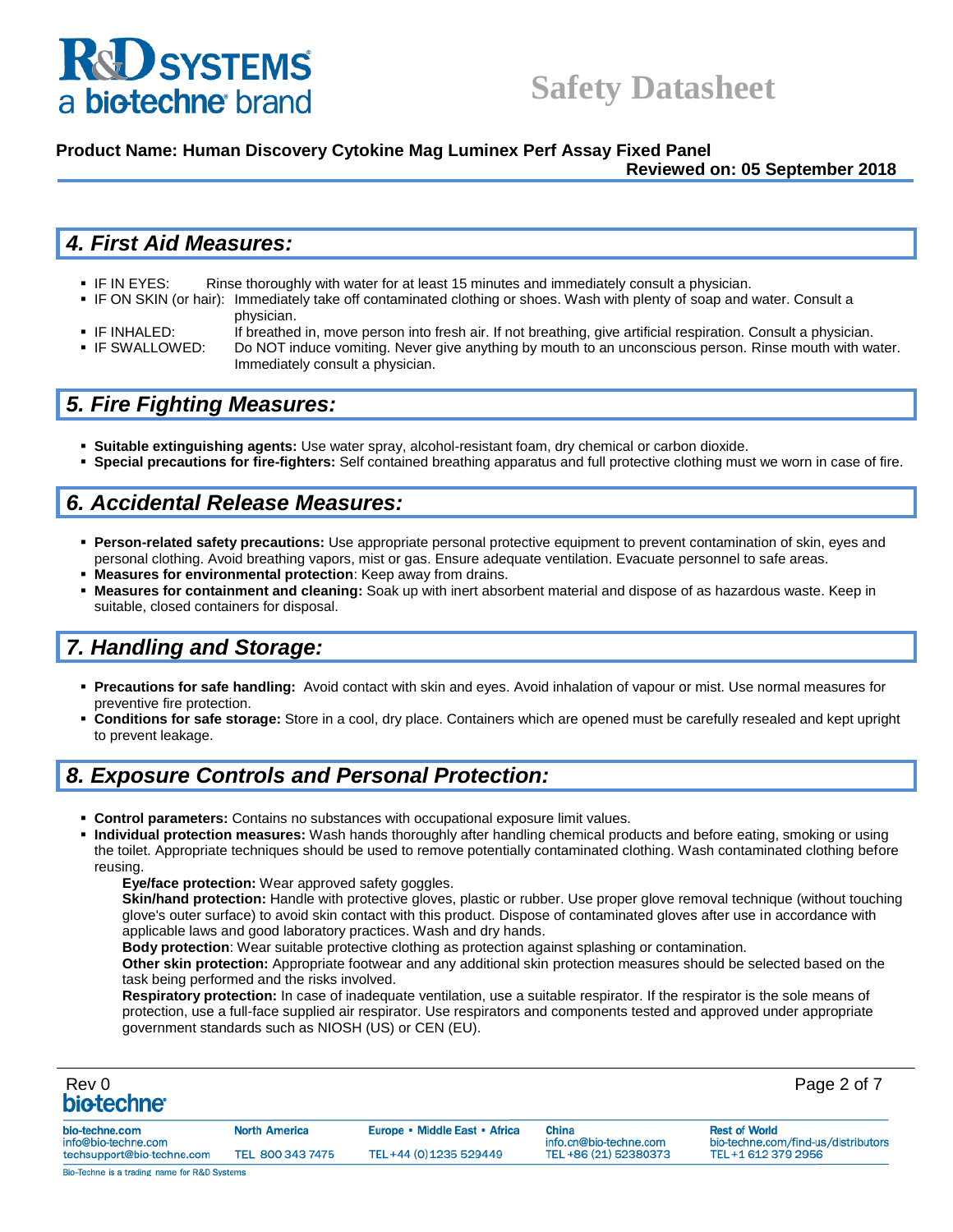# **K&U SYSTEMS** a biotechne brand

# **Safety Datasheet**

#### **Product Name: Human Discovery Cytokine Mag Luminex Perf Assay Fixed Panel**

#### **Reviewed on: 05 September 2018**

| 9. Physical and Chemical Properties:             |                                                               |
|--------------------------------------------------|---------------------------------------------------------------|
| • Appearance: Clear Liquid                       | • Upper/lower flammability or explosive limits: Not available |
| • Odor: Not available                            | • Vapor density: Not available                                |
| • Odor threshold: Not available                  | • Vapor pressure: Not available                               |
| • pH: Not available                              | • Relative density: $1.03$ g/cm <sup>3</sup>                  |
| • Melting point/freezing point: $-40^{\circ}$ C  | • Solubility in/Miscibility with Water: Soluble               |
| • Boiling point/Boiling range: $189^{\circ}$ C   | • Partition coefficient: noctanol/water: Not available        |
| <b>Flash point:</b> $118^{\circ}$ C – closed cup | • Auto igniting: Not available                                |
| <b>Evaporation rate: Not available</b>           | • Decomposition temperature: Not available                    |
| • Flammability (solid, gas): Not available       | • Viscosity: Not available                                    |
|                                                  |                                                               |

# *10. Stability and Reactivity:*

- **Example 2 Chemical Stability:** Stable under recommended storage conditions.
- **EXEDENTIFY Conditions to avoid:** Strong oxidizing agents, reducing agents, Amines, Mercaptans
- **Hazardous decomposition products:** Hazardous decomposition products formed under fire conditions Carbon oxides, nitrogen oxides (NOx), Sulphur oxides, Hydrogen chloride gas.

# *11. Toxicological Information:*

- **Acute toxicity:** LD50 Oral rat 862 mg/kg
	- LD50 Dermal rabbit- 2800 mg/kg
- **Skin corrosion/irritation:** Can cause severe burns. Skin rabbit Corrosive
- **Serious eye damage/irritation:** Rabbit Corrosive to eyes
- **Respiratory or skin sensitization:** May cause allergic skin reaction.
- **Germ cell mutagenicity:** No data available
- **Carcinogenicity:** No data available
- **Reproductive toxicity:** No data available
- **Specific target organ toxicity (STOT) -single exposure:** No data available
- **Specific target organ toxicity (STOT) -repeated exposure:** No data available
- **Aspiration hazard:** Can cause severe burns.
- **Information on likely routes of exposure:** Routes of entry anticipated; oral, dermal, inhalation.
- **Symptoms related to the physical, chemical and toxicological characteristics:**

**Inhalation:** Harmful if inhaled. Material is extremely destructive to the tissue of the mucous membranes and upper respiratory tract.

**Ingestion:** Harmful if swallowed. Causes burns.

**Skin contact:** Harmful if absorbed through skin. Causes burns.

**Eye contact:** Causes eye burns.

▪ **Delayed and immediate effects and also chronic effects from short and long term exposure:**

**Short term exposure: Potential immediate effects:** Not available. **Potential delayed effects:** Not available.

- **Long term exposure: Potential immediate effects:** Not available. **Potential delayed effects:** Allergic contact dermatitis. **Effects of chronic exposure:** Proclin 300 at levels greater than or equal to 0.1% is not identified as probable, possible or a
- confirmed human carcinogen by IARC.
	- **Numerical measures of toxicity: Not available**
	- **Other Information: NA**

# Rev 0 Page 3 of 7

| bio-techne.com<br>info@bio-techne.com         | <b>North America</b> | Europe • Middle East • Africa | China<br>info.cn@bio-techne.com | <b>Rest of World</b><br>bio-techne.com/find-us/distributors |  |
|-----------------------------------------------|----------------------|-------------------------------|---------------------------------|-------------------------------------------------------------|--|
| techsupport@bio-techne.com                    | TEL 800 343 7475     | TEL+44 (0) 1235 529449        | TEL +86 (21) 52380373           | TEL+1 612 379 2956                                          |  |
| Rin-Techne is a trading name for R&D Svstems. |                      |                               |                                 |                                                             |  |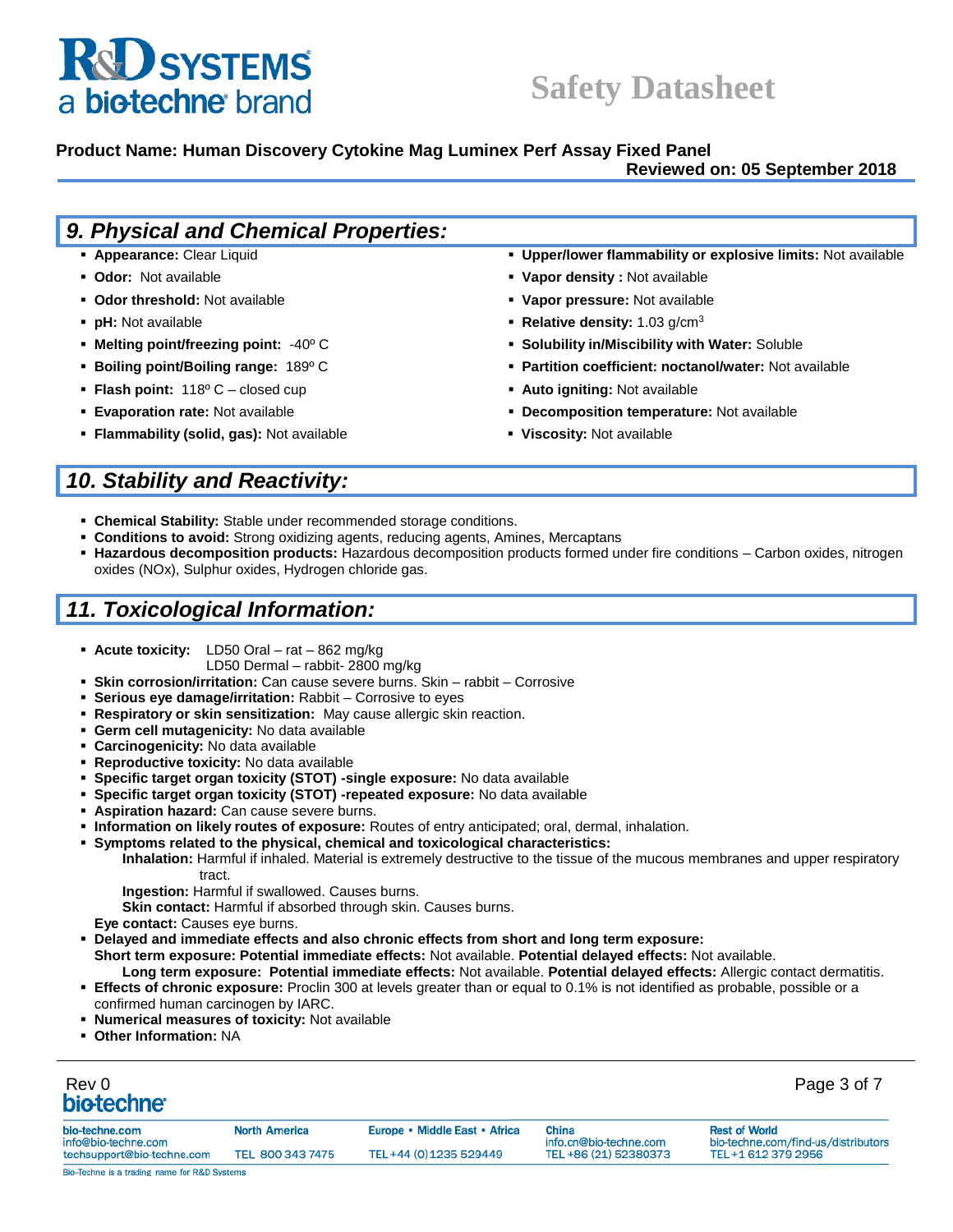# **& SYSTEMS** a biotechne brand

# **Safety Datasheet**

#### **Product Name: Human Discovery Cytokine Mag Luminex Perf Assay Fixed Panel**

**Reviewed on: 05 September 2018**

### *12. Ecological Information:*

- **Ecotoxicity:** No data available
- **Biodegradability:** No data available.
- **Bioaccumulative potential:** No data available.
- **Mobility in soil:** No data available.
- **Other adverse effects:** Toxic to aquatic organisms.

### *13. Disposal Considerations:*

- **EXECT Disposal methods:** Dispose of waste in accordance to applicable national, regional, or local regulations.
- **Contaminated packaging:** Dispose in the same manner as unused product.
- **Special precautions:** Dispose of small amounts of spilled material as described in section 6. Large spills must be dealt with separately by qualified disposal personnel. Avoid dispersal of spilt material to soil, waterways, drains and sewers.

## *14. Transportation Information:*

- **UN Number:** None
- **DOT regulations: Hazard class: None**
- Land transport ADR/RID (cross-border): Not regulated.
- **Maritime transport IMDG**: Not regulated.
- **Marine pollutant: No**
- Air transport ICAO-TI and IATA-DGR: Not regulated.
- **Transport/Additional information:** Not dangerous according to the above specifications.

### *15. Regulations:*

- **US Federal and State Regulations**
- **Toxic Substances Control Act**: On TSCA Inventory
- **SARA 313 Components**: Not listed
- **SARA 311/312 Hazards**: Acute Health Hazard
- **CERCLA Reportable Quantity**: 1,000 lbs
- **California Proposition 65**: Not listed.

### *16. Other Information:*

▪ **Notice to reader:** To the best of our knowledge, the information contained herein is accurate. However, neither the above-named supplier, nor any of its subsidiaries, assumes any liability whatsoever for the accuracy or completeness of the information contained herein. Final determination of suitability of any material is the sole responsibility of the user. All materials may present unknown hazards and should be used with caution. Although certain hazards are described herein, we cannot guarantee that these are the only hazards that exist.

# *2. Hazard Identification:*

| Rev 0<br>biotechne <sup>®</sup>              |                      |                               |                                        | Page 4 of 7                                                 |
|----------------------------------------------|----------------------|-------------------------------|----------------------------------------|-------------------------------------------------------------|
| bio-techne.com<br>info@bio-techne.com        | <b>North America</b> | Europe • Middle East • Africa | <b>China</b><br>info.cn@bio-techne.com | <b>Rest of World</b><br>bio-techne.com/find-us/distributors |
| techsupport@bio-techne.com                   | TEL 800 343 7475     | TEL+44 (0) 1235 529449        | TEL +86 (21) 52380373                  | TEL+1 612 379 2956                                          |
| Bio-Techne is a trading name for R&D Systems |                      |                               |                                        |                                                             |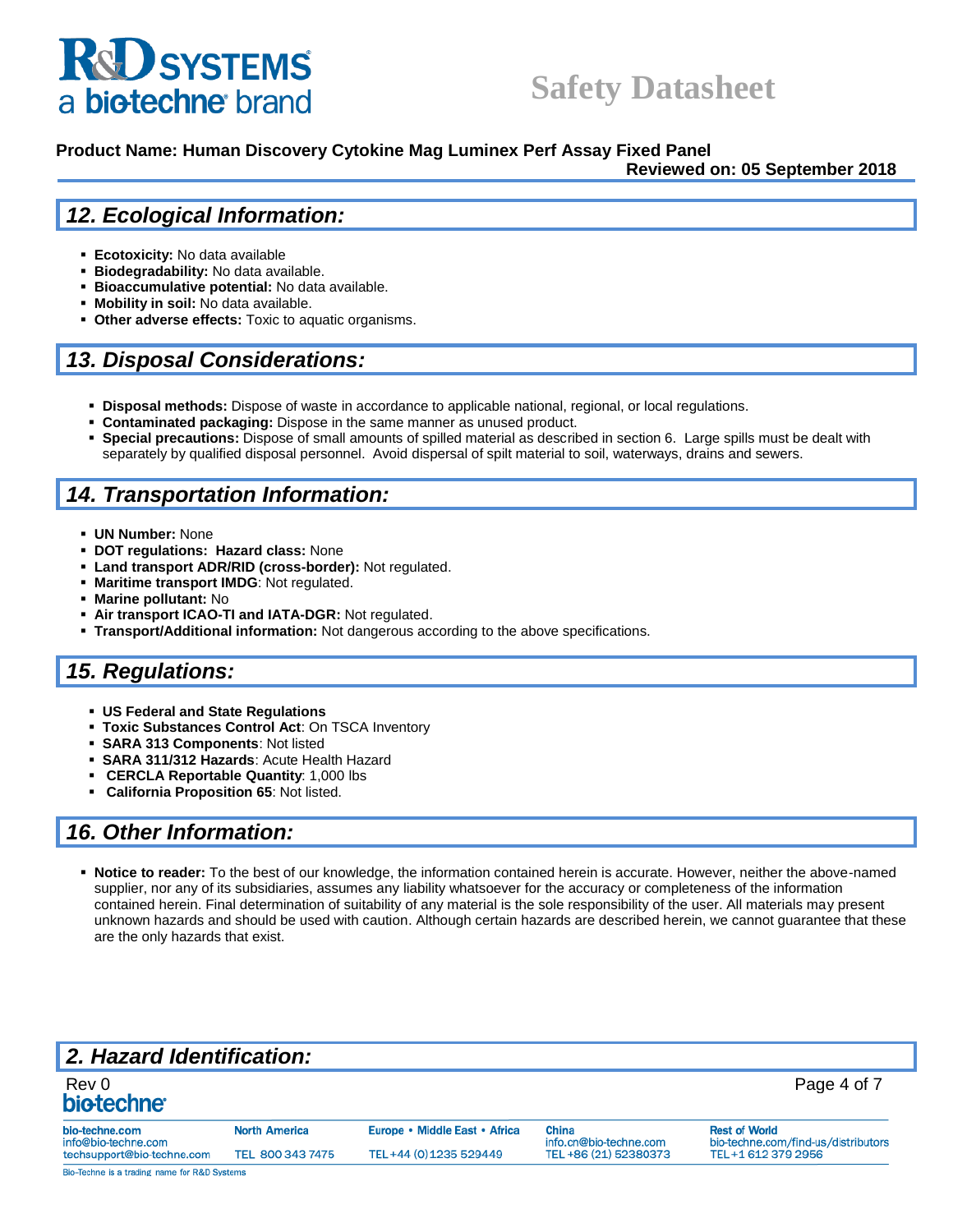# **D** SYSTEMS biotechne brand

#### **Product Name: Human Discovery Cytokine Mag Luminex Perf Assay Fixed Panel**

**Reviewed on: 05 September 2018**

- **Classification: Sodium Azide <0.1%**. Not hazardous at this concentration. **Regulation (EC) No. 1272/2008 (CLP/EU-GHS), 29 CFR 1910.1200 (OSHA)**:
- **Special Hazards:** N/A
- **Routes of exposure:** Inhalation; ingestion or skin. IF EXPOSED OR CONCERNED: Get medical advice/attention.

## *3. Information on Ingredients:*

| Contains     | CAS No.    | EC-No.    | Index-No.    | Content                     |
|--------------|------------|-----------|--------------|-----------------------------|
| Sodium Azide | 26628-22-8 | 247-852-1 | 011-004-00-7 | <0.1% Not hazardous at this |
|              |            |           |              | concentration               |

## *4. First Aid Measures:*

- **EXTER: After inhalation:** Supply fresh air; consult doctor in case of complaints.
- After skin contact: Immediately wash with water and soap and rinse thoroughly. Generally the product does not irritate the skin.
- After eye contact: Rinse opened eye for several minutes under running water. Then consult a doctor.
- **After swallowing:** Rinse mouth with water. Seek medical attention and appropriate follow-up.

## *5. Fire Fighting Measures:*

- **Suitable extinguishing agents:** The product is non-flammable.
- **Protective equipment:** No special measures required.

### *6. Accidental Release Measures:*

- **Person-related safety precautions:** Use standard laboratory practices including proper personal protective equipment.
- **Measures for environmental protection:** N/A.
- **Measures for containment and cleaning:** 
	- -Absorb liquid components with liquid-binding material.
	- -Pick up mechanically.
	- -Dispose contaminated material as waste according to item 13.
- **Additional information:** No dangerous substances are released.

# *7. Handling and Storage:*

- **Precautions for safe handling:** No special measures required. No special precautions are necessary if used correctly.
- **Information about protection against explosions and fires:** No special measures required.
- **Conditions for safe storage:** Store according to product specifications.

# *8. Exposure Controls and Personal Protection:*

- **Control parameters:** None known.
- **Appropriate engineering controls:** Follow usual standard laboratory practices. The following personal protection is

| Rev 0            | Page 5 of 7 |
|------------------|-------------|
| <b>biotechne</b> |             |

| bio-techne.com<br>info@bio-techne.com | <b>North America</b> | Europe • Middle East • Africa | China<br>info.cn@bio-techne.com | <b>Rest of World</b><br>bio-techne.com/find-us/distributor |
|---------------------------------------|----------------------|-------------------------------|---------------------------------|------------------------------------------------------------|
| techsupport@bio-techne.com            | TEL 800 343 7475     | TEL+44 (0) 1235 529449        | TEL+86 (21) 52380373            | TEL+1 612 379 2956                                         |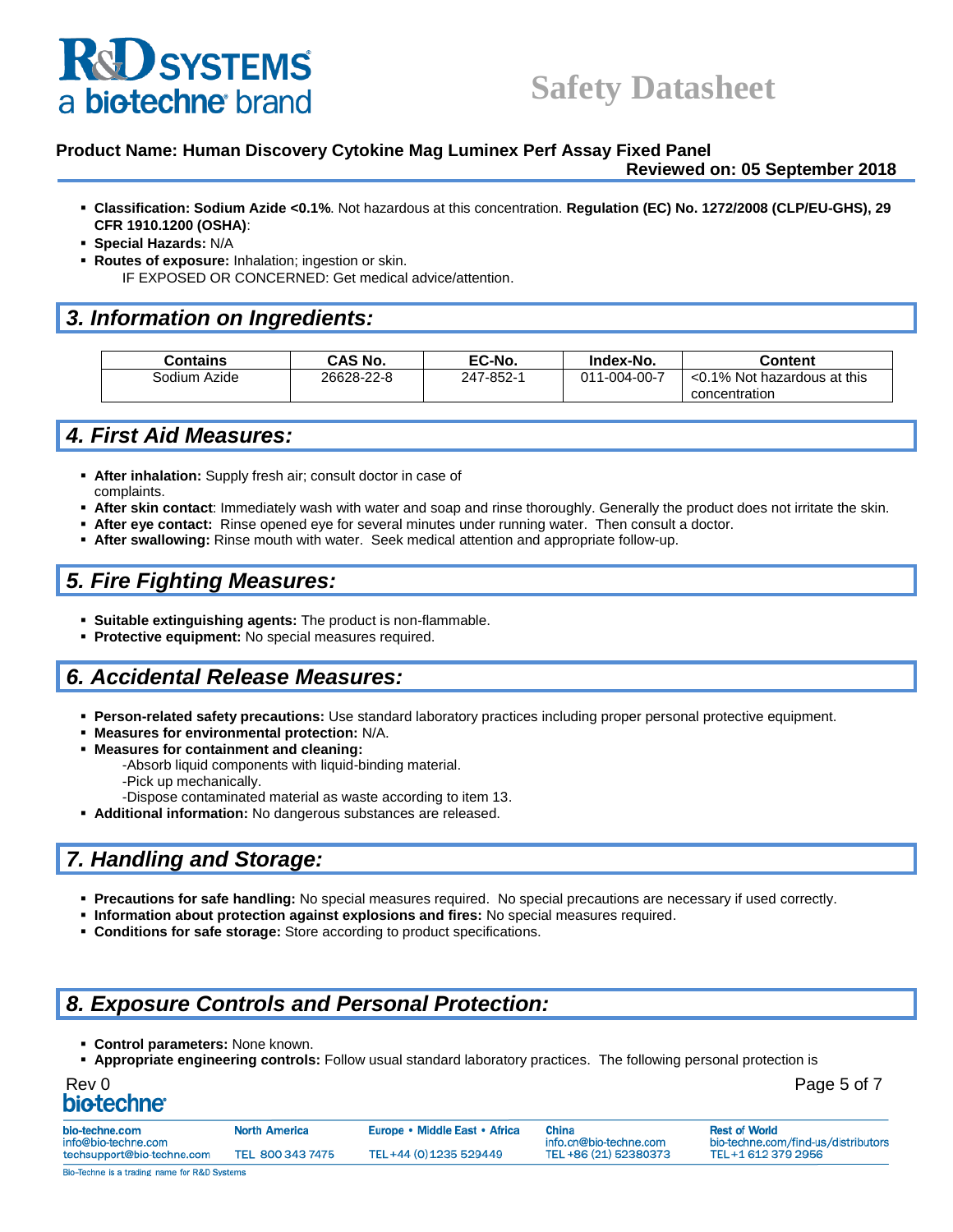

### **Product Name: Human Discovery Cytokine Mag Luminex Perf Assay Fixed Panel**

**Reviewed on: 05 September 2018**

- recommended:
	- -Gloves made of latex, nitrile rubber, e.g. -Safety glasses
	- -Protective work clothing.

# *9. Physical and Chemical Properties:*

- **Appearance:** Lyophilized white powder or clear liquid. **Upper/lower flammability or explosive limits:** Not
- **Odor:** Little to none **Vapor pressure/density:** Not available.
- **Odor threshold:** Not available **Relative Density:** Not available.
- **pH:** Not available **Solubility in/Miscibility with Water:** Not available.
- **Melting point/freezing point:** Not available. **Partition coefficient: noctanol/water:** Not available
- **Example 1 Boiling point/Boiling range:** Not available.  **Auto igniting:** Product is not self igniting.
- **Flash point:** Not available. **Decomposition temperature:** Not available.
- 
- **Flammability:** Not available.
- **Evaporation rate:** Undetermined. **The Constantineum of the Viscosity:** Not available.

# *10. Stability and Reactivity:*

▪ **Reactivity:** This product contains low concentrations of Sodium Azide <0.1% (w/w). Sodium Azide can form explosive compounds with heavy metals which, with repeated contact with lead and copper commonly found in plumbing drains may result in the buildup of shock sensitive compounds.

available.

- **Chemical Stability:** Stable under normal ambient and storage and handling temperatures.
- **Thermal** decomposition/conditions to be avoided: No decomposition if used according to specifications.
- **Incompatible materials to be avoided:** Metals and metallic compounds.
- **Hazardous decomposition products:** No dangerous decomposition products known.

# *11. Toxicological Information:*

- **E** Acute toxicity: No toxic effect known.
- **Skin irritant effect: No irritant effect known.**
- **Eye irritant effect: No irritant effect known.**
- **EXECT:** Sensitization: No sensitizing effects known.
- **Mutagenicity:** No effect known.
- **Carcinogenicity:** No effect known.
- **EXECT:** Reproductive toxicity: No toxic effect known.
- **Additional toxicological information:** When used and handled according to specifications, the product does not have any harmful effects according to our experience and the information provided to us.

# *12. Ecological Information:*

- **Ecotoxicity:** Undetermined.
- **Biodegradability:** Undetermined.
- **Mobility:** Undetermined.

| Rev 0<br>biotechne <sup>®</sup>              |                      |                               |                                 | Page 6 of 7                                                 |
|----------------------------------------------|----------------------|-------------------------------|---------------------------------|-------------------------------------------------------------|
| bio-techne.com<br>info@bio-techne.com        | <b>North America</b> | Europe • Middle East • Africa | China<br>info.cn@bio-techne.com | <b>Rest of World</b><br>bio-techne.com/find-us/distributors |
| techsupport@bio-techne.com                   | TEL 800 343 7475     | TEL+44 (0) 1235 529449        | TEL+86 (21) 52380373            | TEL+1 612 379 2956                                          |
| Bio-Techne is a trading name for R&D Systems |                      |                               |                                 |                                                             |